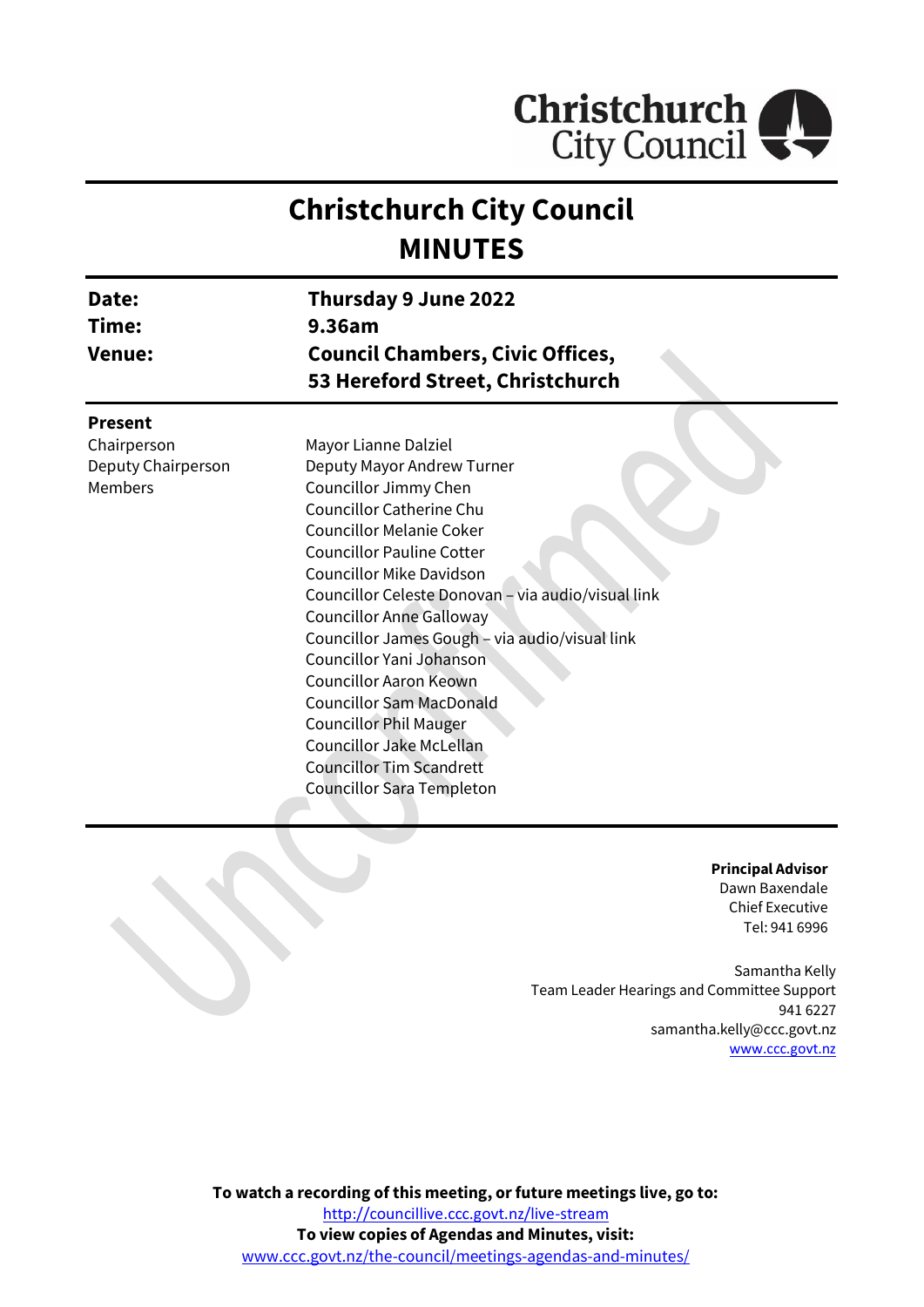

#### **Karakia Tīmatanga**: Given by the Mayor.

The agenda was dealt with in the following order.

### **1. Apologies Ngā Whakapāha**

#### **Council Resolved CNCL/2022/00027**

That the apologies received from Councillor Chu for partial absence be accepted.

Mayor/Councillor Keown **Carried**

### **2. Declarations of Interest Ngā Whakapuaki Aronga**

There were no declarations of interest recorded.

### **3. Public Participation Te Huinga Tūmatanui**

#### **3.1 Public Forum Te Huinga Whānui**

#### **3.1.1 Gus McPherson**

Gus McPherson was the Mayor's assistant for the day and gave a presentation to introduce himself and his school and explain why he wanted to be the Mayor's assistant for the day and what he likes about Christchurch.

#### **3.2 Deputations by Appointment Ngā Huinga Whakaritenga**

#### **3.2.1 Te Pātaka o Rākaihautū Banks Peninsula Community Board**

Tori Peden, Chairperson of the Te Pātaka o Rākaihautū Banks Peninsula Community Board, provided a deputation to the Council regarding item 11.27 Hunters Road and 42 Whero Avenue Consultation Outcome.

#### **3.2.2 Richard Suggate**

Richard Suggate provided a deputation to the Council regarding item 11.27 Hunters Road and 42 Whero Avenue Consultation Outcome.

## **4. Presentation of Petitions Ngā Pākikitanga**

There was no presentation of petitions.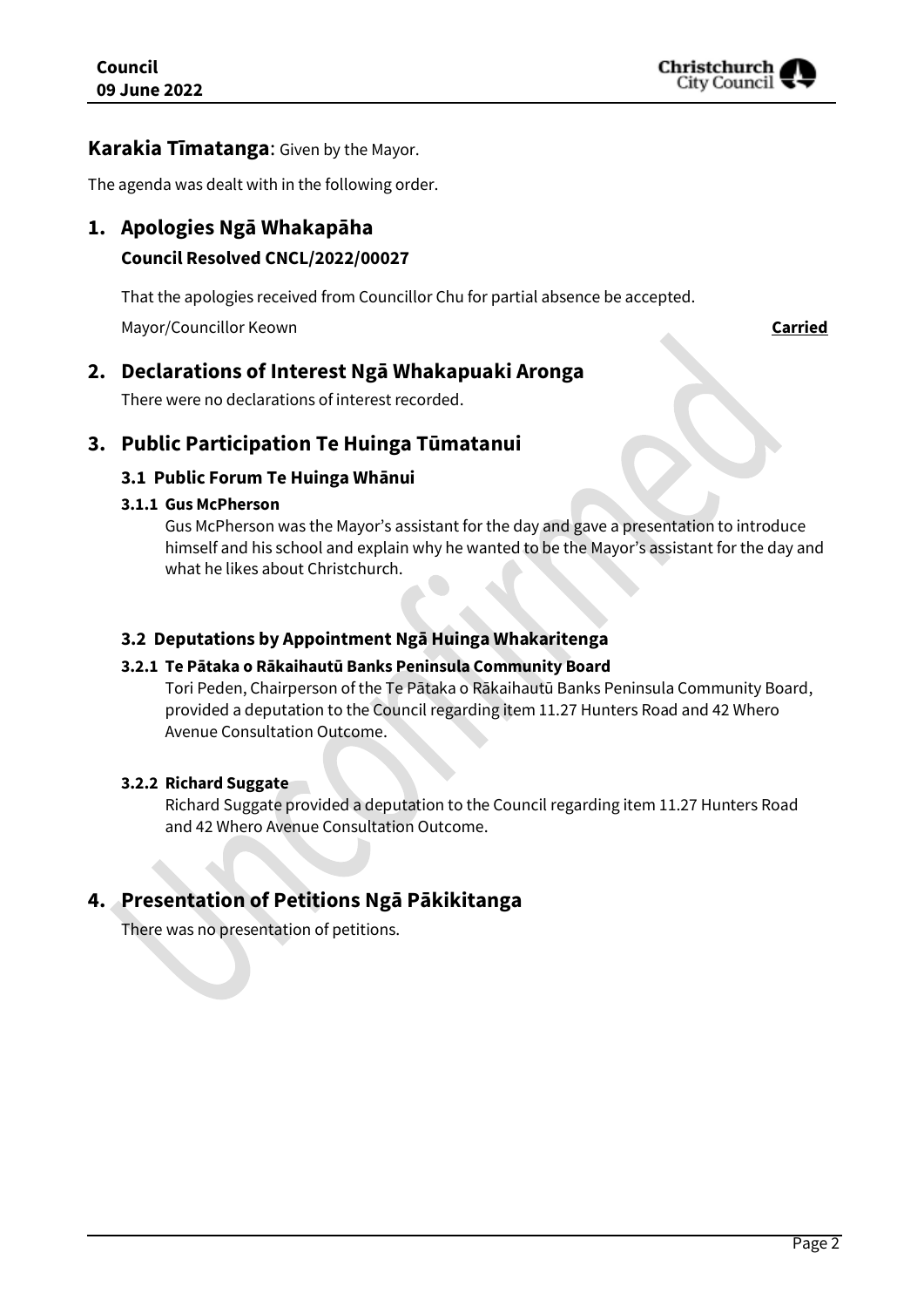Councillor MacDonald left the meeting at 9.45am and returned at 9.49am during consideration of item 22.

## **22. Resolution to Include Supplementary Reports Council Resolved CNCL/2022/00028**

That the reports be received and considered at the Council meeting on Thursday, 9 June 2022.

Open Items

23. Consultation on Te Kaha

Mayor/Councillor Chen **Carried**

## **5. Council Minutes - 12 May 2022 Council Resolved CNCL/2022/00029**

That the Council Confirm the Minutes from the Council meeting held 12 May 2022.

AND

That the Council confirms the Minutes from the Council - Annual Plan meeting held 4 May 2022.

AND

That the Council receives the Open and Public Excluded Minutes from the Health, Safety and Wellbeing Committee meeting held 6 May 2022.

Mayor/Councillor Keown **Carried** 

## **6. Council - Annual Plan Minutes - 4 May 2022 Council Decision**

Refer to item 5.

## **8. Health, Safety and Wellbeing Committee Minutes - 6 May 2022 Council Decision**

Refer to item 5.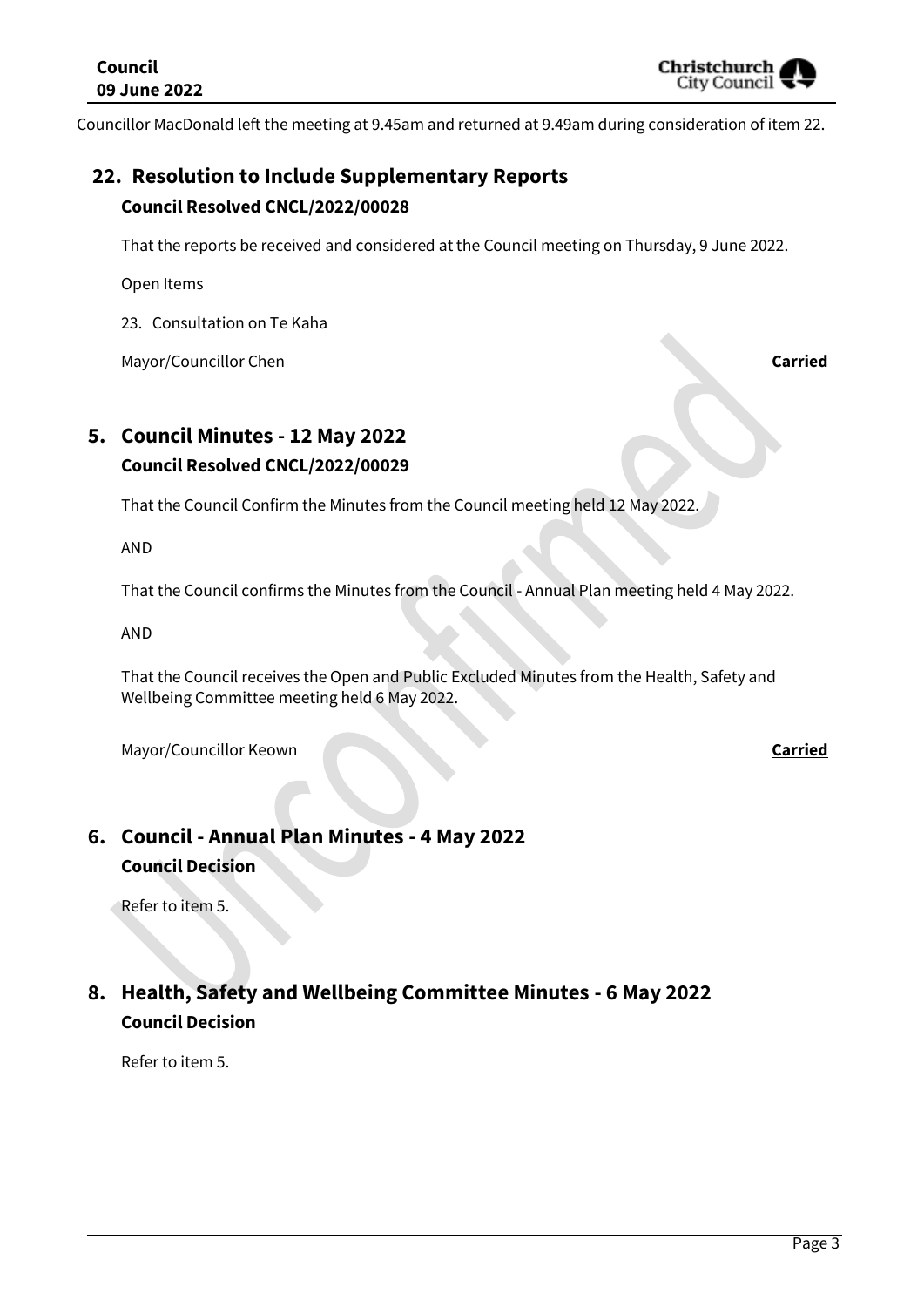#### **9. Urban Development and Transport Committee Minutes - 31 March 2022**

The final meeting of the Urban Development and Transport Committee was held on 31 March 2022. Councillor Davidson, Chairperson of the Committee noted work programme highlights and acknowledged the work and support from the Principal Advisor, Deputy Chairs of the Committee, Elected Members and technical staff involved.

#### **Council Resolved CNCL/2022/00030**

That the Council receives the Minutes from the Urban Development and Transport Committee meeting held 31 March 2022.

Councillor Davidson/Councillor Scandrett **Carried**

Councillor Templeton left the meeting at 10.33am and returned at 10.39am during consideration of item 7.

Councillor MacDonald left the meeting at 10.33am and returned at 10.43am during consideration of item 7.

### **7. Monthly Report from the Community Boards - May 2022**

Karolin Potter, Chairperson and Lee Sampson, Deputy Chairperson joined the meeting for presentation of the **Waihoro Spreydon-Cashmere Community Board Report**.

Jason Middlemiss, Board Member joined the meeting for presentation of the **Waimāero Fendalton-Waimairi-Harewood Community Board Report**.

Mike Mora, Chairperson joined the meeting via audio/visual link for presentation of the **Waipuna Halswell-Hornby-Riccarton Community Board Report**. As part of the presentation the Community Board Chairperson also provided the Board's comments in relation to item 16. Halswell Junction Road Extension project - Request for additional funds.

Alexandra Davids, Chairperson joined the meeting for presentation of the **Waikura Linwood-Central-Heathcote Community Board Report**.

Emma Norrish, Chairperson and Simon Britten, Deputy Chairperson joined the meeting for presentation of the **Waipapa Papanui-Innes Community Board Report**.

Tori Peden, Chairperson joined the meeting for presentation of the **Te Pātaka o Rākaihautū Banks Peninsula Community Board Report**.

Kelly Barber, Chairperson joined the meeting for presentation of the **Waitai Coastal-Burwood Community Board Report**.

#### **Council Resolved CNCL/2022/00031**

That the Council:

1. Receive the Monthly Report from the Community Boards May 2022.

Councillor Cotter/Councillor Coker **Carried**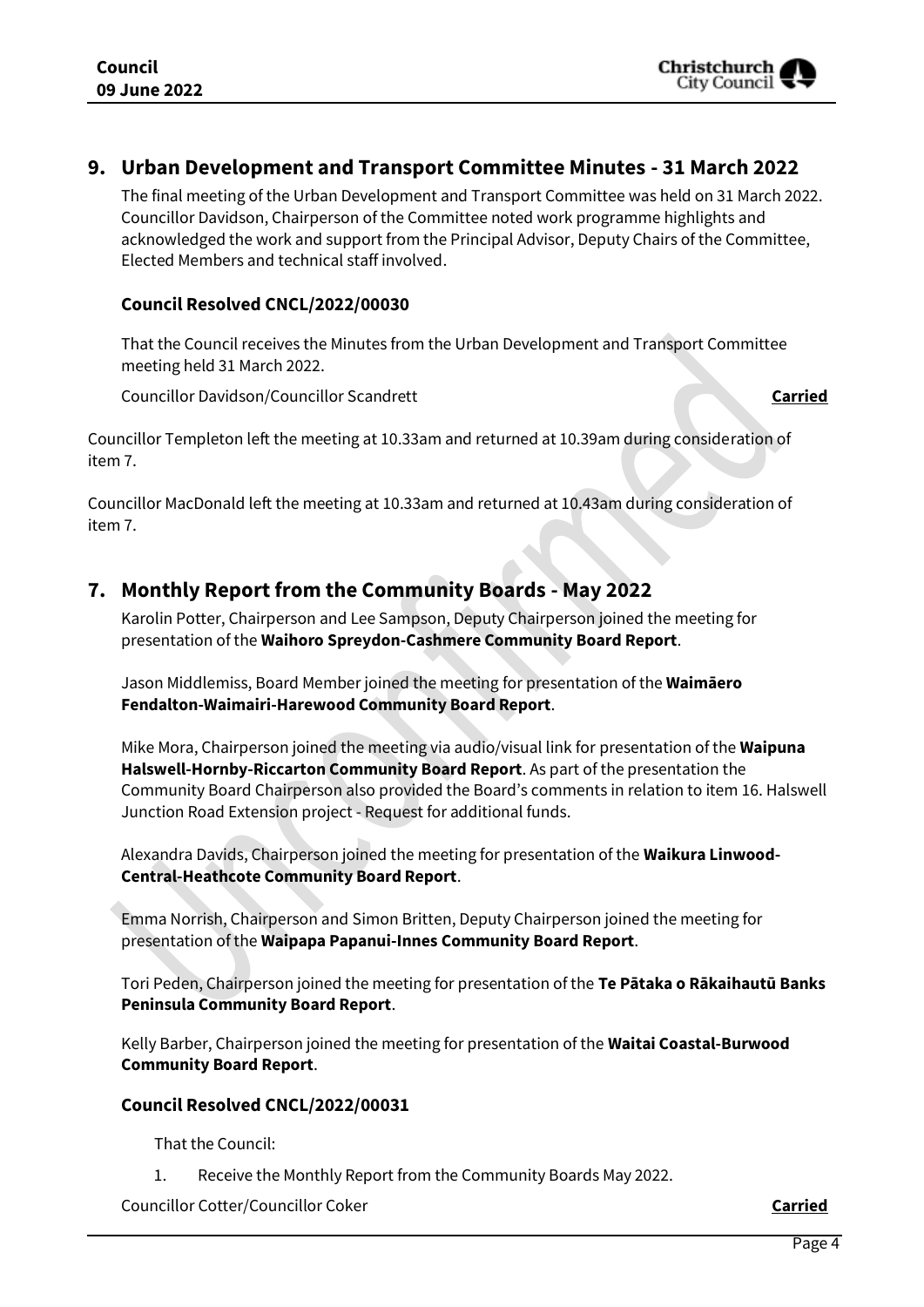#### **Attachments**

- A Council 9 June 2022 Spreydon-Cashmere Community Board Presentation to Council ⇒
- B Council 9 June 2022 Fendalton-Waimairi-Harewood Presentation to Council [⇨](../../../RedirectToInvalidFileName.aspx?FileName=CNCL_20220609_MAT_7425.PDF#PAGE=9)
- C Council 9 June 2022 Halswell-Hornby-Riccarton Community Board Presentation to Council [⇨](../../../RedirectToInvalidFileName.aspx?FileName=CNCL_20220609_MAT_7425.PDF#PAGE=15)  $\mathbb{Z}$
- D Council 9 June 2022 Waikura Linwood-Central-Heathcote Community Board Presentation to Council ⇒
- E Council 9 June 2022 Papanui-Innes Community Board Presentation to Council **[⇨](../../../RedirectToInvalidFileName.aspx?FileName=CNCL_20220609_MAT_7425.PDF#PAGE=28)</u>**
- F Council 9 June 2022 Banks Peninsula Community Board Presentation to Council **[⇨](../../../RedirectToInvalidFileName.aspx?FileName=CNCL_20220609_MAT_7425.PDF#PAGE=37)</u>**
- G Council 9 June 2022 Waitai Coastal-Burwood Community Board Presentation to Council [⇨](../../../RedirectToInvalidFileName.aspx?FileName=CNCL_20220609_MAT_7425.PDF#PAGE=43)

#### **11. 27 Hunters Road and 42 Whero Avenue Consultation Outcome**

The Council received two deputations in relation to this item.

The Council accepted the Officer Recommendations and included an additional resolution (refer to resolution 6).

#### **Council Resolved CNCL/2022/00032**

That the Council:

- 1. Acknowledges the views of the submitters from the Council's targeted consultation process including the Banks Peninsula Community Board's submission from its meeting on 14 February 2022.
- 2. Note there is community support for the sale of the land for residential and other purposes subject to the development reflecting community aspirations.
- 3. Notes that the recommended paths forward is to:
	- a. Develop an Outline Development Plan for the properties collectively known as 27 Hunters Road and 42 Whero Avenue;
	- b. Protect the revegetated gullies and access tracks;
	- c. Subdivide the site and place covenants on the property titles that requires development to be in accordance with the Outline Development Plan; and
	- d. Dispose of the balance of the site not required for Council purposes.
- 4. Refers the matter to the 2023/24 Annual Plan for prioritisation and funding;
- 5. Defers any decision to declare 27 Hunters Road and 42 Whero Avenue surplus to operational requirement until such time as an Outline Development Plan is completed.
- 6. Request that the outline development plan prioritise climate change adaptation and the ability for local residents to age in place in the considerations as far as possible.

Deputy Mayor/Councillor Keown **Carried**

Councillors Gough, MacDonald and Mauger requested their votes against resolution 6 be recorded.

The meeting adjourned at 11.18am and reconvened at 11.40am.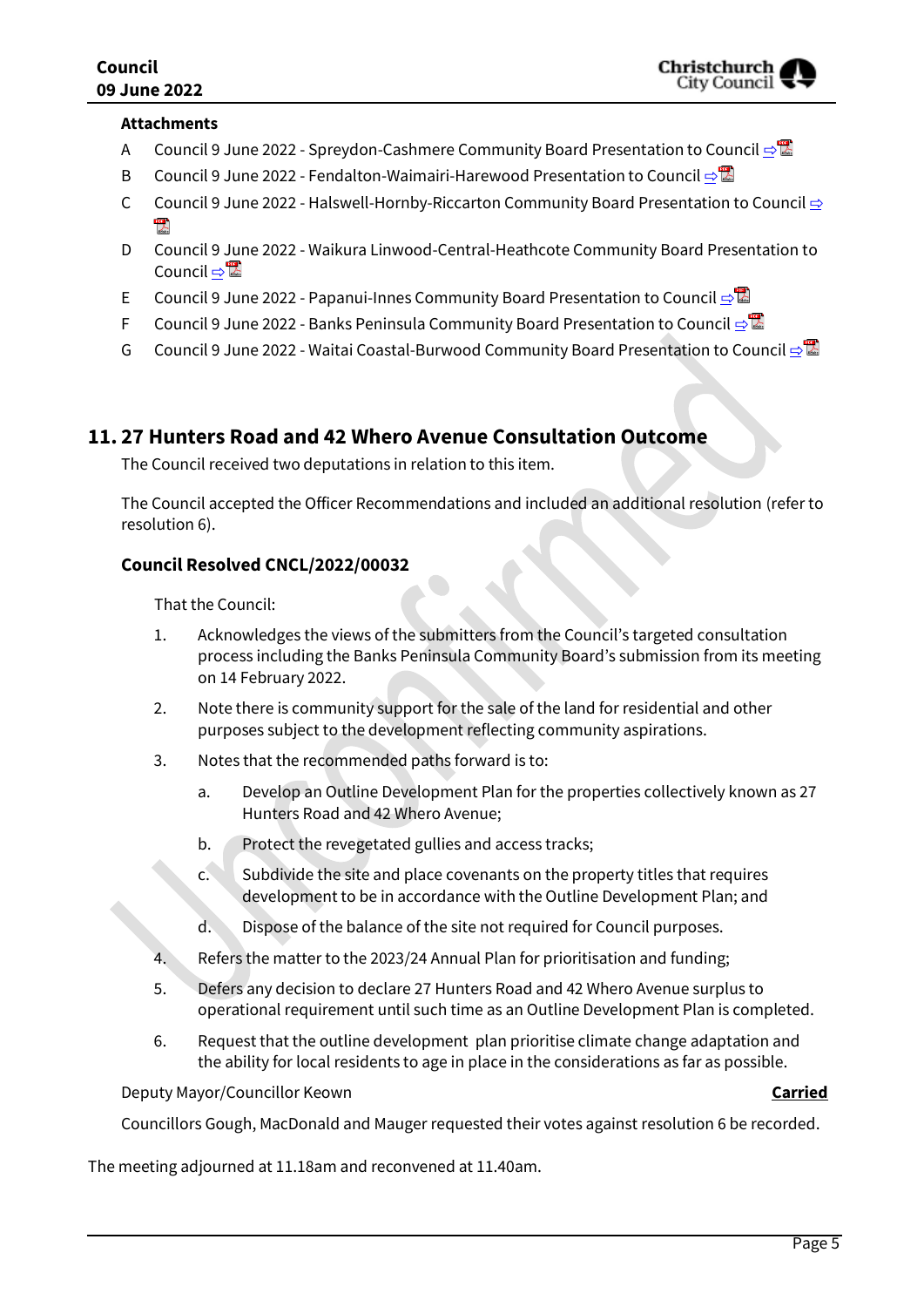#### **10. Christchurch Wastewater Treatment Plant Recovery Update**

The purpose of this staff presentation is to provide fortnightly updates to the Council and the public.

#### **Council Resolved CNCL/2022/00033**

That the Council:

1. Receive the information in the presentation.

Mayor/Councillor Templeton **Carried Attachments**

A Item 10. Staff Presentation っ

**16.Halswell Junction Road Extension project - Request for additional funds**

The Council accepted the Officer recommendations and included an additional resolution, (refer to resolution 3).

The Amendment Moved by Councillor MacDonald and Seconded by Councillor Keown was declared lost.

#### **Council Resolved CNCL/2022/00034**

That the Council:

1. Endorse the inclusion of additional capital funds of \$5,500,000 in FY24, to allow completion of the Halswell Junction Road Extension project, as part of the FY23 Annual Plan process.

Councillor Chen/Councillor McLellan **Carried**

Councillor Johanson abstained from voting on resolution 1. **Council Resolved CNCL/2022/00035**

That the Council:

- 2. Request staff to initiate Governance level talks between the Council and KiwiRail with a view to finding solutions to address programme and cost escalation concerns.
- 3. Notes that staff will be raising this project with Waka Kotahi and will look for additional funding sources.

#### Councillor Chen/Councillor McLellan **Carried Amendment Moved by Councillor MacDonald and Seconded by Councillor Keown**

4. Request for staff to work towards reprioritising 5.5m of the Transport Capital Programme in consideration for the FY 24 draft annual plan.

Councillor MacDonald/Councillor Keown **Lost**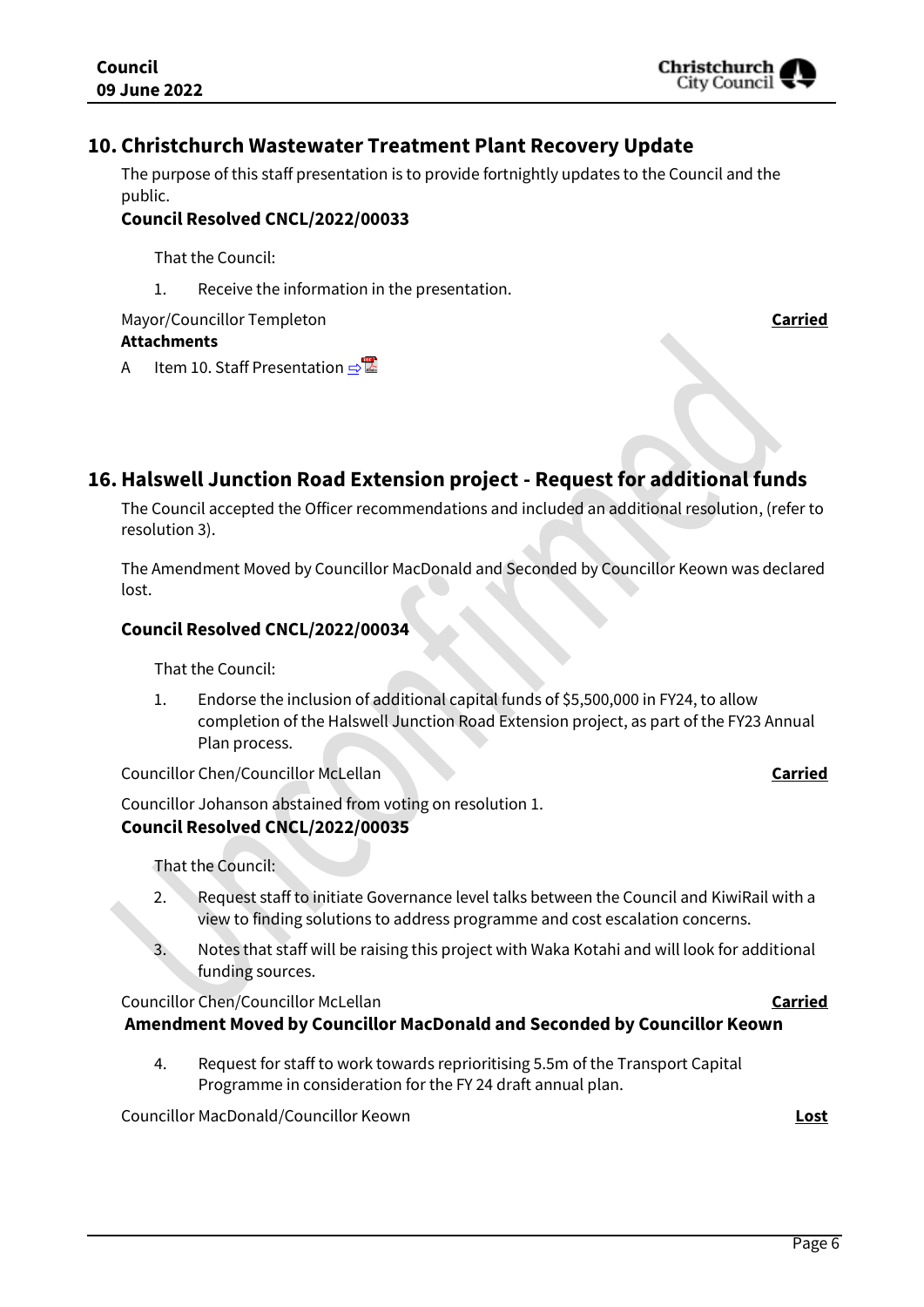#### **Council 09 June 2022**

The meeting adjourned at 1.09pm and reconvened at 2.04pm. Councillors Chu, MacDonald and Templeton were not present at this time.

Councillor MacDonald returned to the meeting at 2.10pm during consideration of item 23. Councillor Templeton returned to the meeting at 2.14pm during consideration of item 23. Councillor Chu returned to the meeting at 2.35pm via audio/visual link during consideration of item 23.

## **23. Consultation on Te Kaha**

Council Officers provided a presentation which contained updated consultation options.

#### **Council Resolved CNCL/2022/00036**

#### **Officer recommendations accepted without change**

That the Council:

- 1. Agrees that staff proceed with the proposed process to seek community views on whether or not Council should invest additional money into Te Kaha: the Canterbury multi-use arena.
- 2. Resolves to lodge an outline plan for Te Kaha under section 176A of the Resource Management Act 1991.
- 3. Delegates to the Chief Executive authority to seek an alteration to the conditions for Te Kaha in the District Plan.
- 4. Delegates authority to officers in the Te Kaha Project Team to withdraw or amend the outline plan consistent with the Council decision on the Te Kaha project in July 2022.

#### Councillor Mauger/Councillor Scandrett **Carried**

#### **Attachments**

A Item 23. Staff Presentation **[⇨](../../../RedirectToInvalidFileName.aspx?FileName=CNCL_20220609_MAT_7425.PDF#PAGE=74)</u>**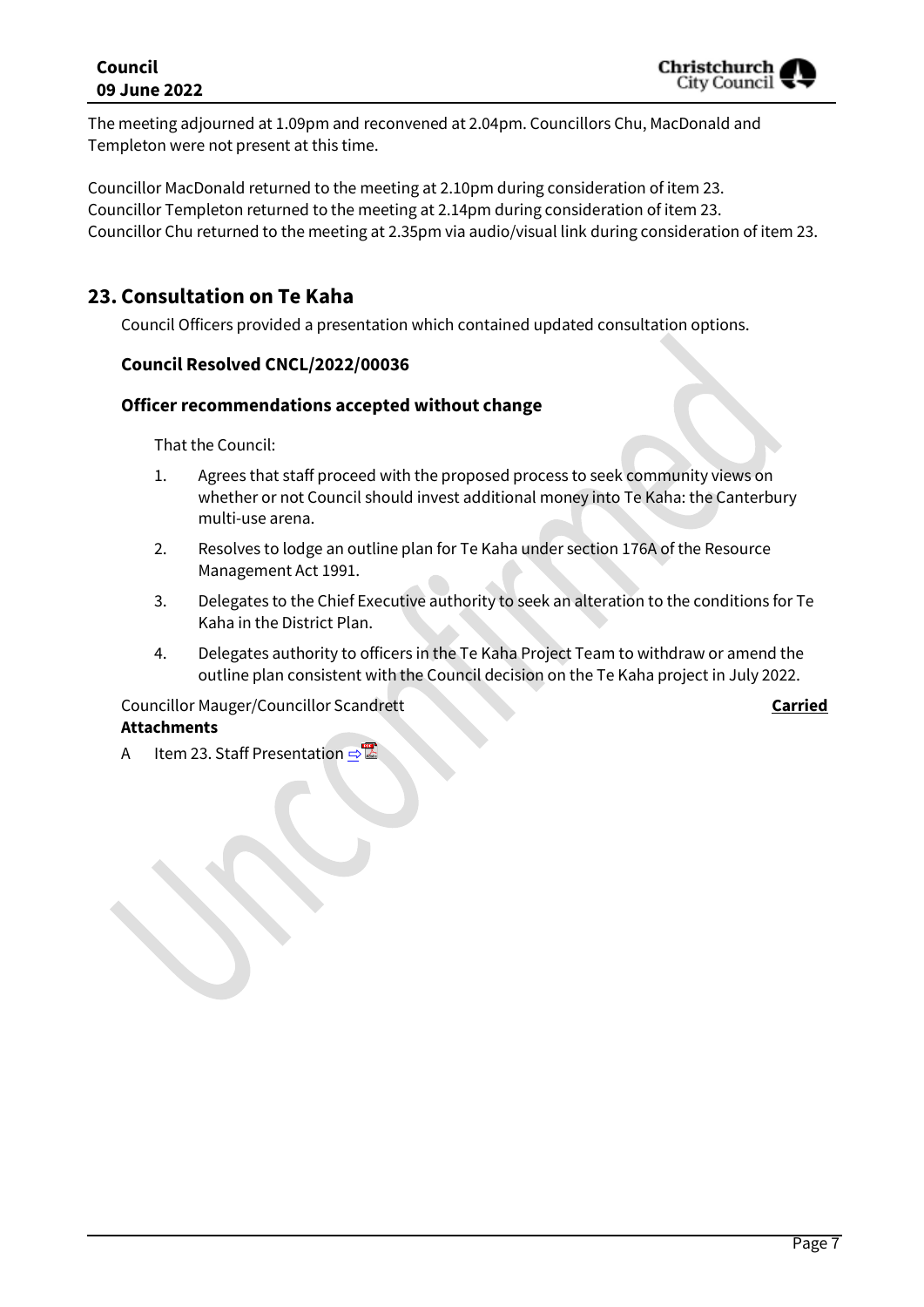

### **18. Electricity Procurement**

#### **Council Resolved CNCL/2022/00037**

#### **Officer recommendations accepted without change**

That the Council:

- 1. Award the MBIE All-of-Government (AoG) electricity agreements to: Meridian Energy Limited for Time of Use (ToU), Non-Half Hourly (NHH) and Unmetered (UNM) connections of electricity to the Council's facilities for a term of 36 months and a predicted value of \$36.7 million excluding line charges (based on the Council's projected demand profile).
- 2. Authorise the General Manager Resources to sign agreements with Meridian Energy Limited for the supply of electricity to new Council facilities as they open under the terms and conditions similar to the above.
- 3. Authorise the General Manager Resources to undertake contract variations and renewals for regular business activity, within the terms and conditions of the electricity agreements.
- 4. Note the financial impact on the financial year (2022/23) is in line with previous estimates and budgets.

Councillor MacDonald/Councillor Keown **Carried**

#### **19. Mayor's Monthly Report - May 2022**

#### **Council Resolved CNCL/2022/00038**

#### **Officer recommendations accepted without change**

That the Council:

- 1. Receive the information in this Report.
- 2. Approves the travel of the Mayor and Councillor Galloway to Adelaide to lead the Christchurch - Adelaide sister city 50th anniversary commemorations, recommitment, and engagements to further the objectives of the International Relations Policy.

Councillor MacDonald/Councillor Scandrett **Carried**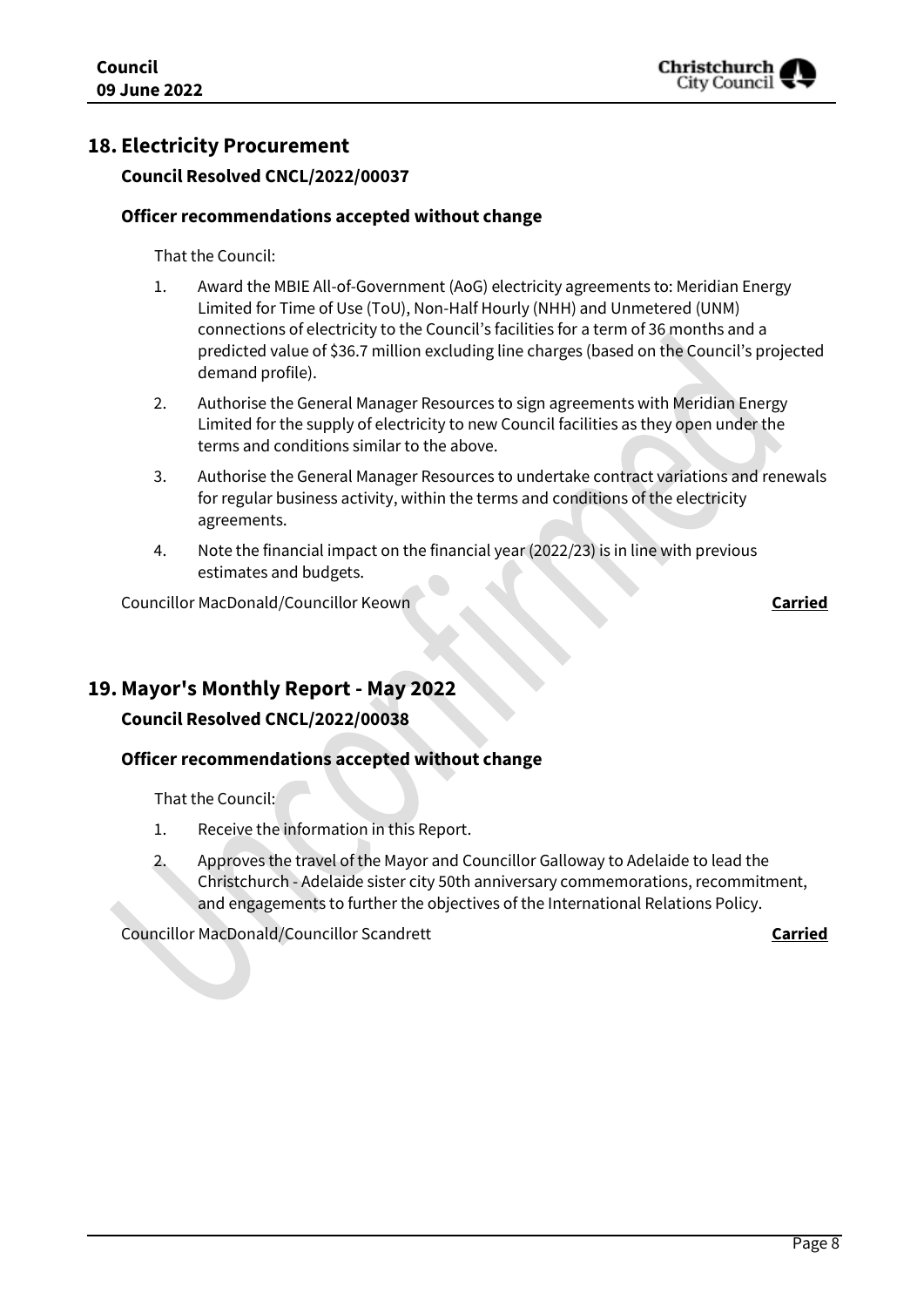Councillor Cotter left at 3.20pm for the remainder of the meeting during consideration of item 14.

## **14. Plan Change 6 (Homebase Extension) Decision Recommendation Comment**

- 1. The Officer recommendations were Moved by Councillor McLellan and Seconded by Councillor Mauger.
- 2. The Council requested further advice on the following matters before making a decision:
	- a. Further clarity from the Panel regarding its rationale and recommendation to reject the recommendation of a shared pedestrian/cycle path from the site to QEII Drive. The Council noted that the Panel's report (paragraph 313) does not refer to the existing pedestrian /cycle path as a shared path, which is physically separated from the road.
	- b. Legal advice regarding the threshold for returning the recommendations back to the Panel for reconsideration.
- 3. The item was adjourned and deferred to an Extraordinary Council meeting to be held at 2pm, 30 June 2022, Council Chambers, Civic Offices.

#### **Officer Recommendations**

That the Council:

- 1. Receives the report and recommendations of the Hearings Panel on Plan Change 6 (Homebase extension);
- 2. Accepts, accepts in part or rejects the submissions on PC6 as recommended by the Hearings Panel and attached to their report for the reasons set out in the Hearing Panel's report in Attachment 1.
- 3. Adopts, as the decision of the Council, the recommendations of the Hearings Panel that Plan Change 6 be approved as per the Hearing Panel's report as Attachment 1, under clause 10 of Schedule 1 of the Resource Management Act 1991.

#### **Council Decision**

That the Council:

- 1. Receives the report and recommendations of the Hearings Panel on Plan Change 6 (Homebase extension);
- 2. Accepts, accepts in part or rejects the submissions on PC6 as recommended by the Hearings Panel and attached to their report for the reasons set out in the Hearing Panel's report in Attachment 1.
- 3. Adopts, as the decision of the Council, the recommendations of the Hearings Panel that Plan Change 6 be approved as per the Hearing Panel's report as Attachment 1, under clause 10 of Schedule 1 of the Resource Management Act 1991.

#### Councillor McLellan/Councillor Mauger **Carried/Lost Council Resolved CNCL/2022/00039**

It was resolved on the motion of the Mayor and Seconded by Councillor MacDonald that the item be adjourned and deferred to the next meeting of the Finance and Performance Committee and delegates the Committee the authority to make a decision on this matter.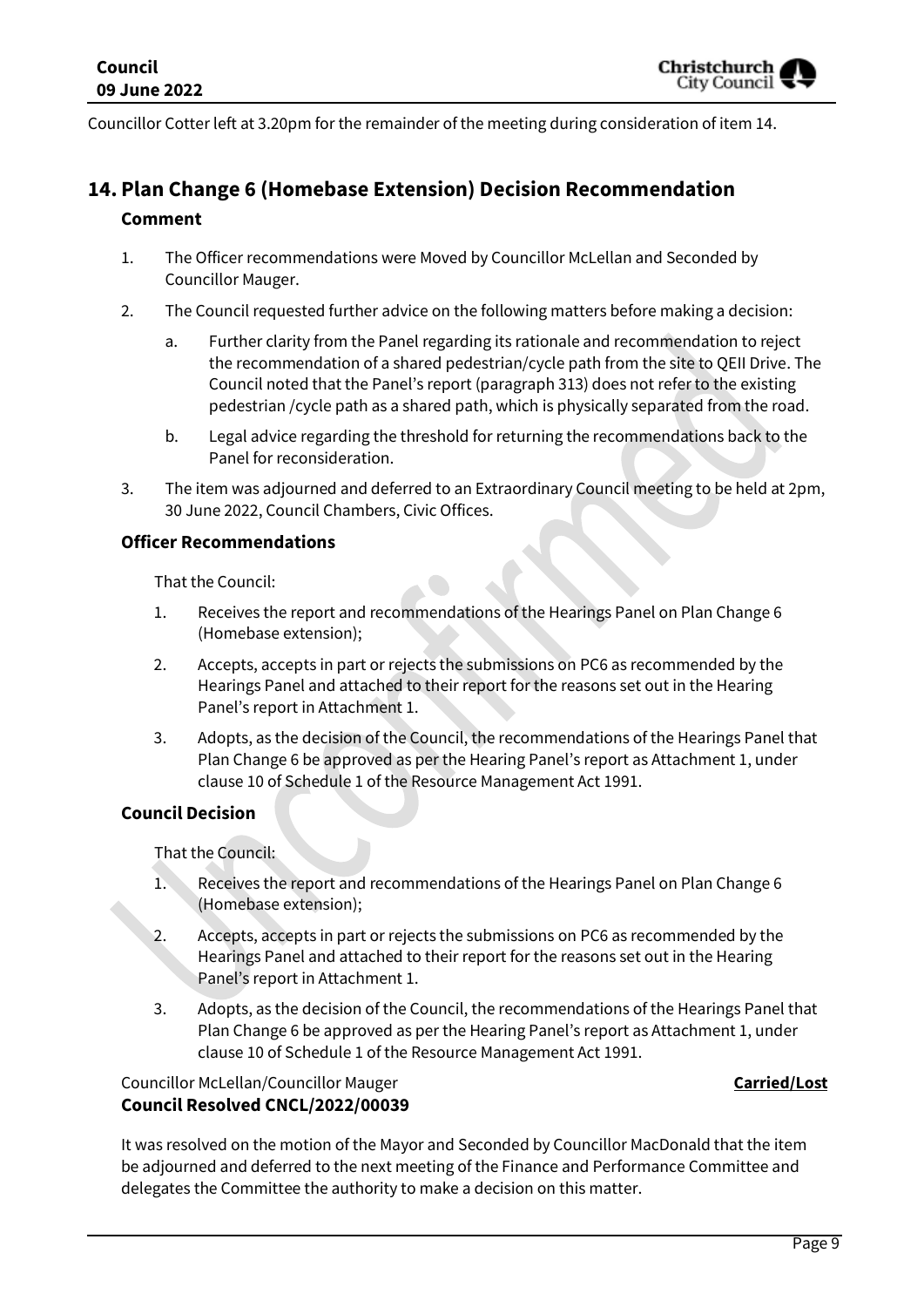

#### Mayor/Councillor MacDonald **Carried**

*Secretarial Not***e***: Further in the meeting Officers advised that the decision to adopt a Plan Change cannot be sub-delegated. Subsequent to Standing Order 19.5, with the agreement of the meeting, the resolution was altered and resolved as detailed below.*

It was resolved on the motion of the Mayor and Seconded by Councillor Templeton that the item be adjourned and deferred to an Extraordinary Council meeting to be held on 30 June 2022 at 2pm.

## **12. Ihutai-Estuary and Coastal Stormwater Management Plan**

The Council accepted the Officer recommendations and included an additional resolution, (refer to resolution 3).

#### **Council Resolved CNCL/2022/00040**

That the Council:

- 1. Receive the attached Ihutai-Estuary and Coastal Stormwater Management Plan (Attachment A).
- 2. Adopt the Ihutai-Estuary and Coastal Stormwater Management Plan (Attachment A).
- 3. Requests for the Avon-Heathcote Estuary Trust and Te Ihutai Atuwhenua Trust to meet with the Ōtākaro Avon River Corridor co-governance group with a view to developing a joined up approach to the management of the catchment as a whole.

Mayor/Councillor Templeton **Carried**

## **13.Hearings Panel Report to the Council on the Water Supply, Wastewater and Stormwater Bylaw Review**

**Council Resolved CNCL/2022/00041**

#### **Hearings Panel recommendations accepted without change**

That the Council:

#### **Water Supply and Wastewater Bylaw 2022**

- 1. Adopt the Christchurch City Council Water Supply and Wastewater Bylaw 2022, in its final form **(Attachment A)**.
- 2. Note the following changes to the clauses of the Christchurch City Council Water Supply and Wastewater Bylaw 2022, as a result of the consultation and hearings process (as so shown in **Attachment A**):
	- a. Insert a new definition of **Council water supply** in clause 3(1) as follows:
	- b. **Council water supply** means a public water supply system owned and managed by the Christchurch City Council.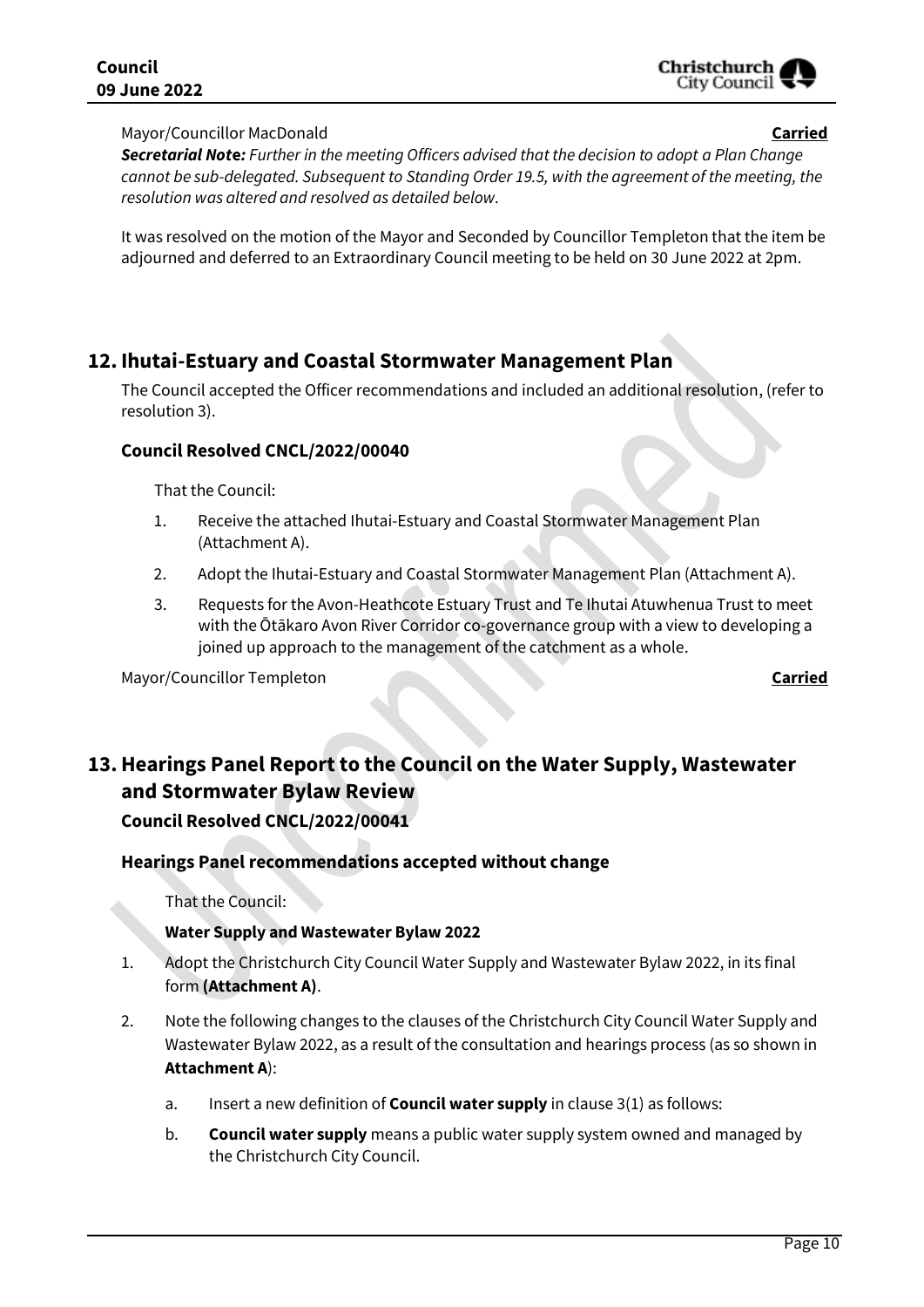| Council<br>09 June 2022 |                                                                                                                                                                                                                                                                                                                                                                                           | Christchurch<br>City Council $\blacktriangledown$                                                                                                                                                                                                                                                  |
|-------------------------|-------------------------------------------------------------------------------------------------------------------------------------------------------------------------------------------------------------------------------------------------------------------------------------------------------------------------------------------------------------------------------------------|----------------------------------------------------------------------------------------------------------------------------------------------------------------------------------------------------------------------------------------------------------------------------------------------------|
|                         | c.                                                                                                                                                                                                                                                                                                                                                                                        | Replace the definition of private drainage system with a definition of private<br>wastewater drains in clause $3(1)$ as follows:                                                                                                                                                                   |
|                         | d.                                                                                                                                                                                                                                                                                                                                                                                        | Private wastewater drains means the system of pipes and fittings installed on the<br>customer's side of the point of discharge to convey wastewater off the property to the<br>public wastewater system.                                                                                           |
|                         | e.                                                                                                                                                                                                                                                                                                                                                                                        | Amend the definition of prohibited waste in clause 3(1) so that it refers to prohibited<br>wastes instead of prohibited substances.                                                                                                                                                                |
|                         | f.                                                                                                                                                                                                                                                                                                                                                                                        | Amend clause 7(4) (restricted activities within maintenance access corridors) so that it<br>refers to the water supply system instead of the stormwater network.                                                                                                                                   |
|                         | g.                                                                                                                                                                                                                                                                                                                                                                                        | Amend clause 9(6)(b) (protection of source water and the water supply system) so that<br>it refers to chemical or agricultural applications.                                                                                                                                                       |
|                         | h.                                                                                                                                                                                                                                                                                                                                                                                        | Amend clause 17(1) (supplementary water storage for Banks Peninsula water supply<br>areas) to update the specified water supply areas by including Takamatua within the<br>Akaroa supply, as well as clarifying that the clause applies where connection to the<br>Council water supply is sought. |
|                         | i.                                                                                                                                                                                                                                                                                                                                                                                        | Replace the references in clause 29 (restricted activities within maintenance access<br>corridors) to the water supply system with references to the wastewater system.                                                                                                                            |
|                         | j.                                                                                                                                                                                                                                                                                                                                                                                        | Amend clause 18(2)(c) (backflow prevention) to refer to the Water Services Act 2021<br>instead of the Health Act 1956.                                                                                                                                                                             |
| 3.                      | Note that a number of additions and improvements are made to the preamble and<br>explanatory notes contained in the Christchurch City Council Water Supply and Wastewater<br>Bylaw 2022 as a result of the consultation and hearings process (as so shown in <b>Attachment</b><br>A).                                                                                                     |                                                                                                                                                                                                                                                                                                    |
| 4.                      | Determine, in accordance with section 155(2) and (3) of the Local Government Act 2002, that<br>the Christchurch City Council Water Supply and Wastewater Bylaw 2022 is the most<br>appropriate form of bylaw, and that it is not inconsistent with the New Zealand Bill of Rights<br>Act 1990.                                                                                            |                                                                                                                                                                                                                                                                                                    |
| 5.                      | Approve the Christchurch City Council Water Supply and Wastewater Bylaw 2022 coming into<br>force on 1 July 2022.                                                                                                                                                                                                                                                                         |                                                                                                                                                                                                                                                                                                    |
| 6.                      | Approve that staff are otherwise authorised to make any typographical changes or correct<br>minor errors as the case may be before the Christchurch City Council Water Supply and<br>Wastewater Bylaw 2022 comes into force.                                                                                                                                                              |                                                                                                                                                                                                                                                                                                    |
| 7.                      | Give public notice as soon as practicable that the Christchurch City Council Water Supply and<br>Wastewater Bylaw 2022 has been made by the Council, that it comes into effect on 1 July<br>2022 and that copies of the Christchurch City Council Water Supply and Wastewater Bylaw<br>2022 may be inspected and obtained at the Council's offices or on its website, without<br>payment. |                                                                                                                                                                                                                                                                                                    |

8. Revoke from 1 July 2022 the Council's Policy on Water Supply Pipes Installed in Private Land 2001, noting that the terms of the Policy have been included in the Christchurch City Council Water Supply and Wastewater Bylaw 2022.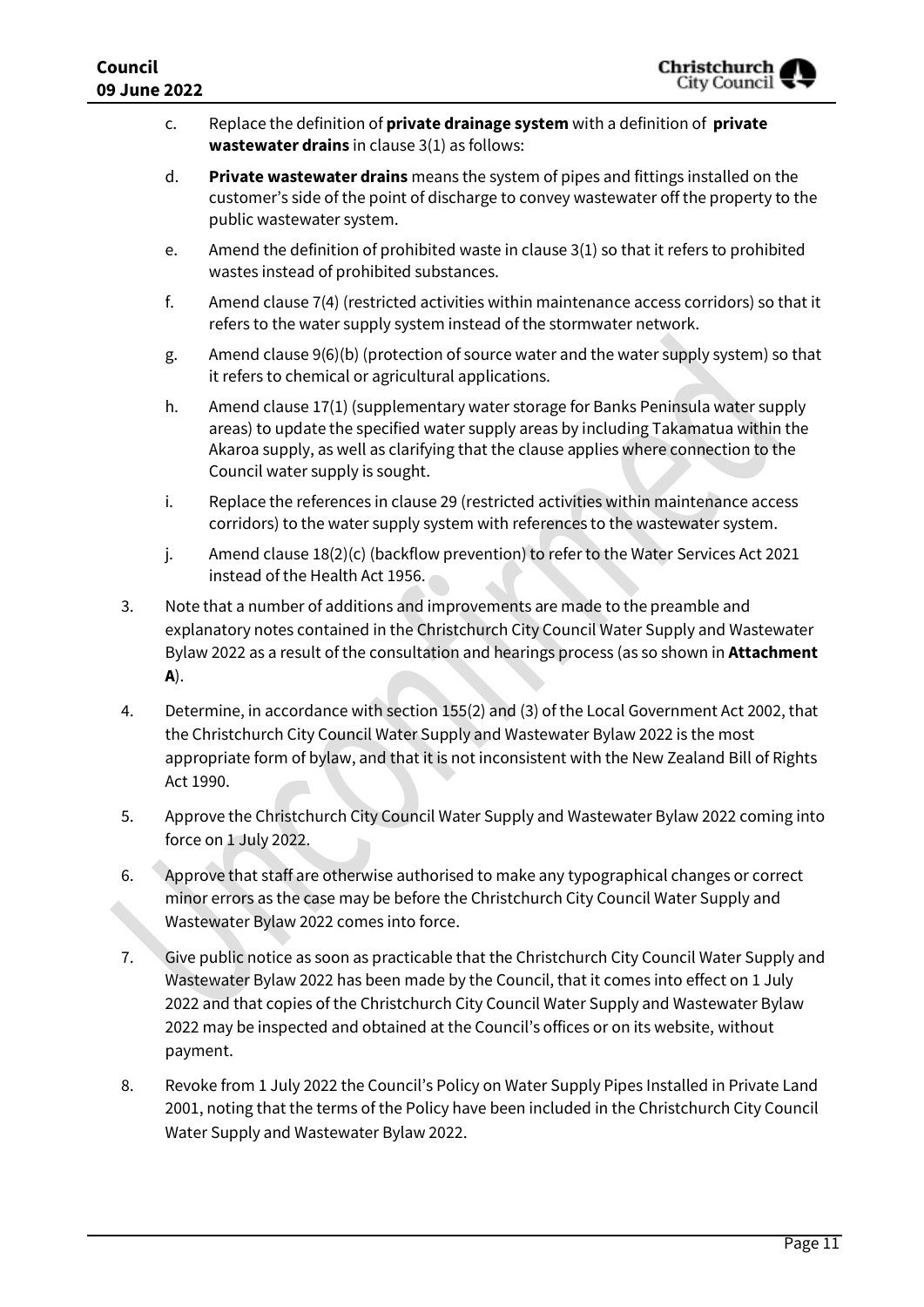9. Delegate to the Chief Executive the authority to amend any explanatory notes in the Christchurch City Council Water Supply and Wastewater Bylaw 2022 as the case may be, and that this power may be sub-delegated.

#### **Stormwater and Land Drainage Bylaw 2022**

- 10. Adopt the Christchurch City Council Stormwater and Land Drainage Bylaw 2022, in its final form **(Attachment B)**.
- 11. Note the following changes to the clauses of the Christchurch City Council Stormwater and Land Drainage Bylaw 2022, as a result of the consultation and hearings process (as so shown in **Attachment B**):
	- a. Delete clause 10 relating to the requirement for on-site stormwater management, as the requirement is provided by clause 7 of the bylaw and a new explanatory note.
	- b. Amend clause 11 (managing drainage from artesian springs and wells on private land) so that it applies in a more limited way and now refers to preventing nuisance and damage from unmanaged artesian water.
	- c. Amend clause 13 (restricted activities related to discharge of water other than stormwater) so that it more clearly states the types of water (other than stormwater) referred to.
	- d. Amend clause 15(1) (restricted activities related to waterways) so that it allows a person with written authority from the Council or an authorised agent of the regional council to carry out certain activities in a waterway.
	- e. Insert a new clause 15(2) so that clause 15(1)(restricted activities related to waterways) does not apply to fencing near waterways in rural zones, which is regulated by the District Plan.
	- f. Amend clause 15(3) (restricted activities related to waterways) to allow certain actions by the regional council or where a person is undertaking temporary erosion and sediment control measures under an approved Erosion and Sediment Control Plan.
	- g. Amend clause 22(1) (erosion and sediment control plans) so that it specifically refers to any person intending to undertake earthworks where there is any risk that sediment generated by the works could become entrained in stormwater.
	- h. Amend clause 32(1)(b) (industrial stormwater audit programme) to refer to further information being provided on request.
	- i. Amend clause 35(2) (transitional arrangements for industrial stormwater dischargers with individual consents with Canterbury Regional Council) to clarify that an occupier needs to apply for a licence under this bylaw prior to surrendering a stormwater discharge resource consent held with the regional council.
- 12. Note that a number of additions and improvements are made to the explanatory notes contained in the Christchurch City Council Stormwater and Land Drainage Bylaw 2022 as a result of the consultation and hearings process (as so shown in **Attachment B**).
- 13. Determine, in accordance with section 155(2) and (3) of the Local Government Act 2002, that the Christchurch City Council Stormwater and Land Drainage Bylaw 2022 is the most appropriate form of bylaw, and that it is not inconsistent with the New Zealand Bill of Rights Act 1990.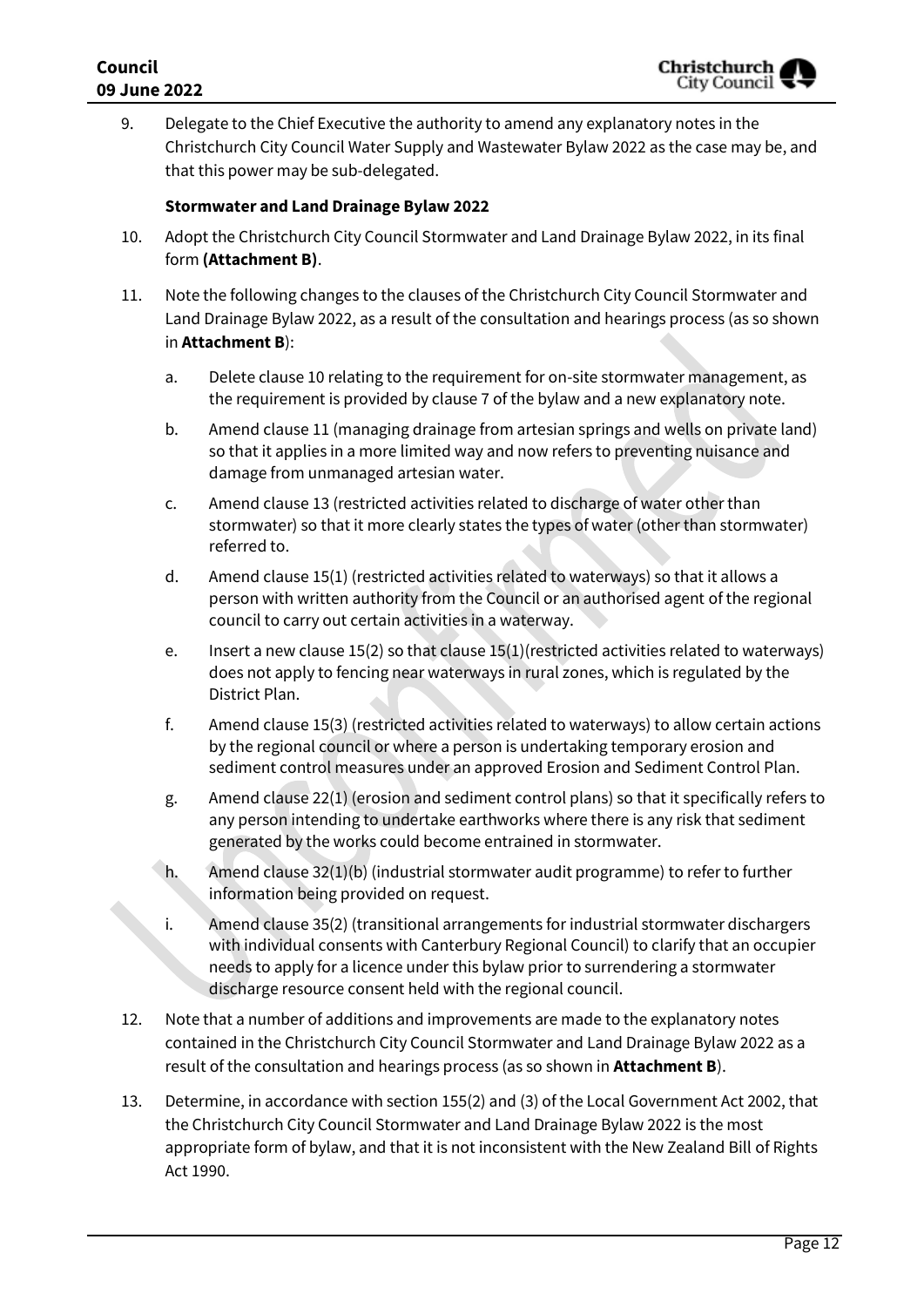- 14. Approve the Christchurch City Council Stormwater and Land Drainage Bylaw 2022 coming into force on 1 July 2022.
- 15. Approves that staff are otherwise authorised to make any typographical changes or correct minor errors as the case may be before the Christchurch City Council Stormwater and Land Drainage Bylaw 2022 comes into force.
- 16. Give public notice as soon as practicable that the Christchurch City Council Stormwater and Land Drainage Bylaw 2022 has been made by the Council, that it comes into effect on 1 July 2022 and that copies of the Christchurch City Council Stormwater and Land Drainage Bylaw 2022 may be inspected and obtained at the Council's offices or on its website, without payment.
- 17. Delegate to the Chief Executive the authority to amend any explanatory notes in the Christchurch City Council Stormwater and Land Drainage Bylaw 2022 as the case may be, and that this power may be sub-delegated.
- 18. Resolve under clause 27 of the Christchurch City Council Stormwater and Land Drainage Bylaw 2022, to adopt the Register of Industrial and Trade Activities (to come into force on 1 July 2022), as set out in **Attachment C** in its final form, and noting the following changes as a result of the consultation and hearings process:
	- a. Adding two footnotes to the bottom of the first page of the Register which confirm that properties not meeting the thresholds in the Register are not required to apply for an industrial stormwater discharge licence; and the date the Register comes into force.
	- b. Making a clarification to the hydrocarbon entry under the heading "Bulk storage and handling centres" for the exclusion of service stations, truck stops and commercial refuelling facilities.
	- c. Making a clarification to the entry under the heading waste management and resource recovery industries by deleting the reference to chemical containers.
	- d. Amend the compliance timeframe from 6 months (1 January 2022), to 7 months (1 February 2022) to avoid it falling on a public holiday.

Councillor Mauger/Councillor Scandrett **Carried** Councillor Mauger/Councillor Scandrett

## **Deferral of Item**

#### **Council Resolved CNCL/2022/00042**

*Secretarial Not***e***: In relation to item 14, Officers advised that the decision to adopt a Plan Change cannot be sub-delegated. Subsequent to Standing Order 19.5, with the agreement of the meeting, the previous resolution made during the meeting was altered and resolved as below.*

It was resolved on the motion of the Mayor and Seconded by Councillor Templeton that item 14 be adjourned and deferred to an Extraordinary Council meeting to be held on 30 June 2022 at 2pm.

Mayor/Councillor Templeton **Carried**